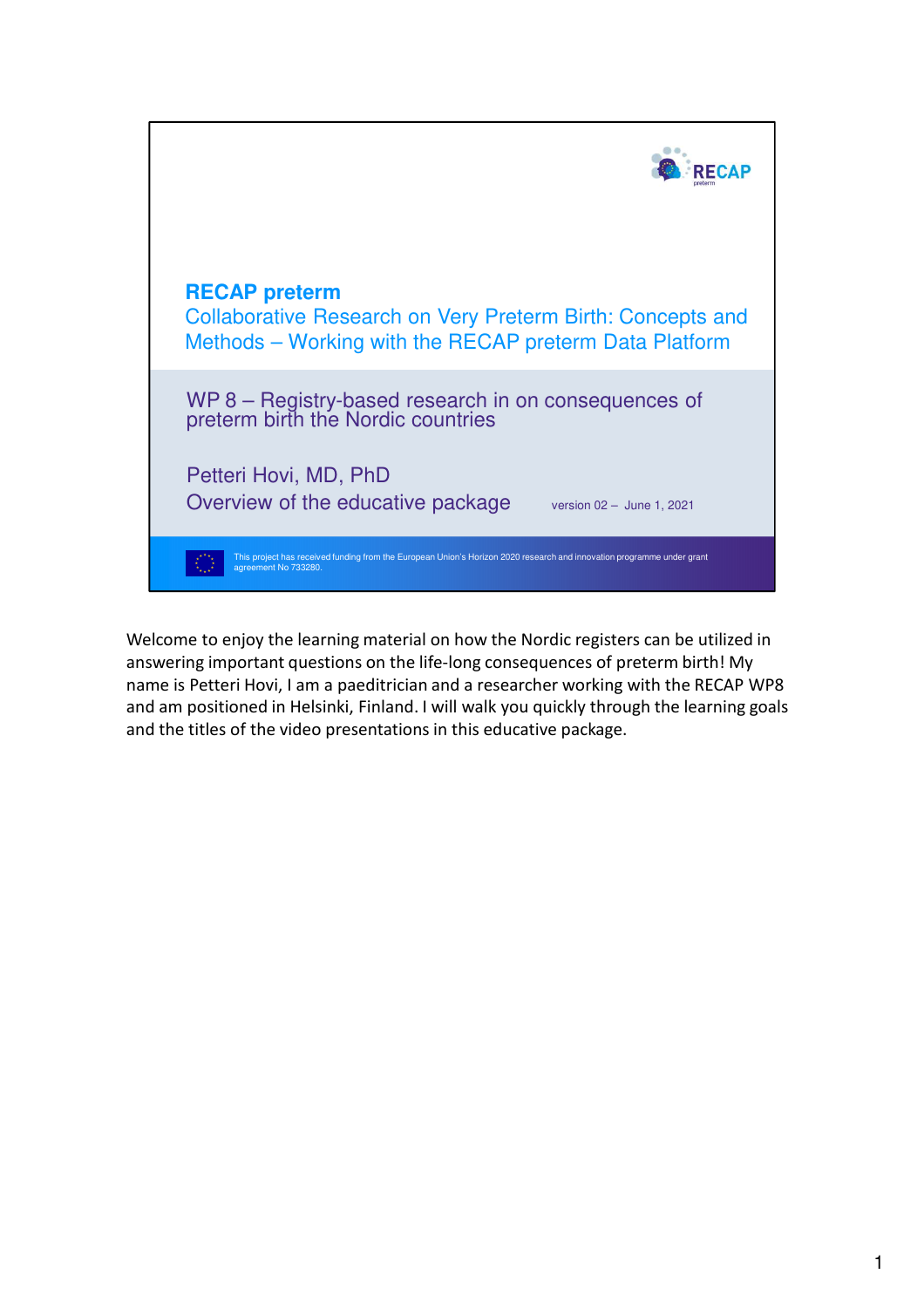

We do invite you to become one of the researchers world wide, who are interested on the unique possibiliteis of using the Nordic registers in research!

Here I show your learning goals regarding this educative course:

1. Regarding the research questions that arise, would this be a question that can be tackled by using the Nordic registes?

2. The practicalities regarding the use of register-data can be made easier for you when you join one of the existing research groups and contact e.g. us instead of performing all the work, including data-permission requests by your self.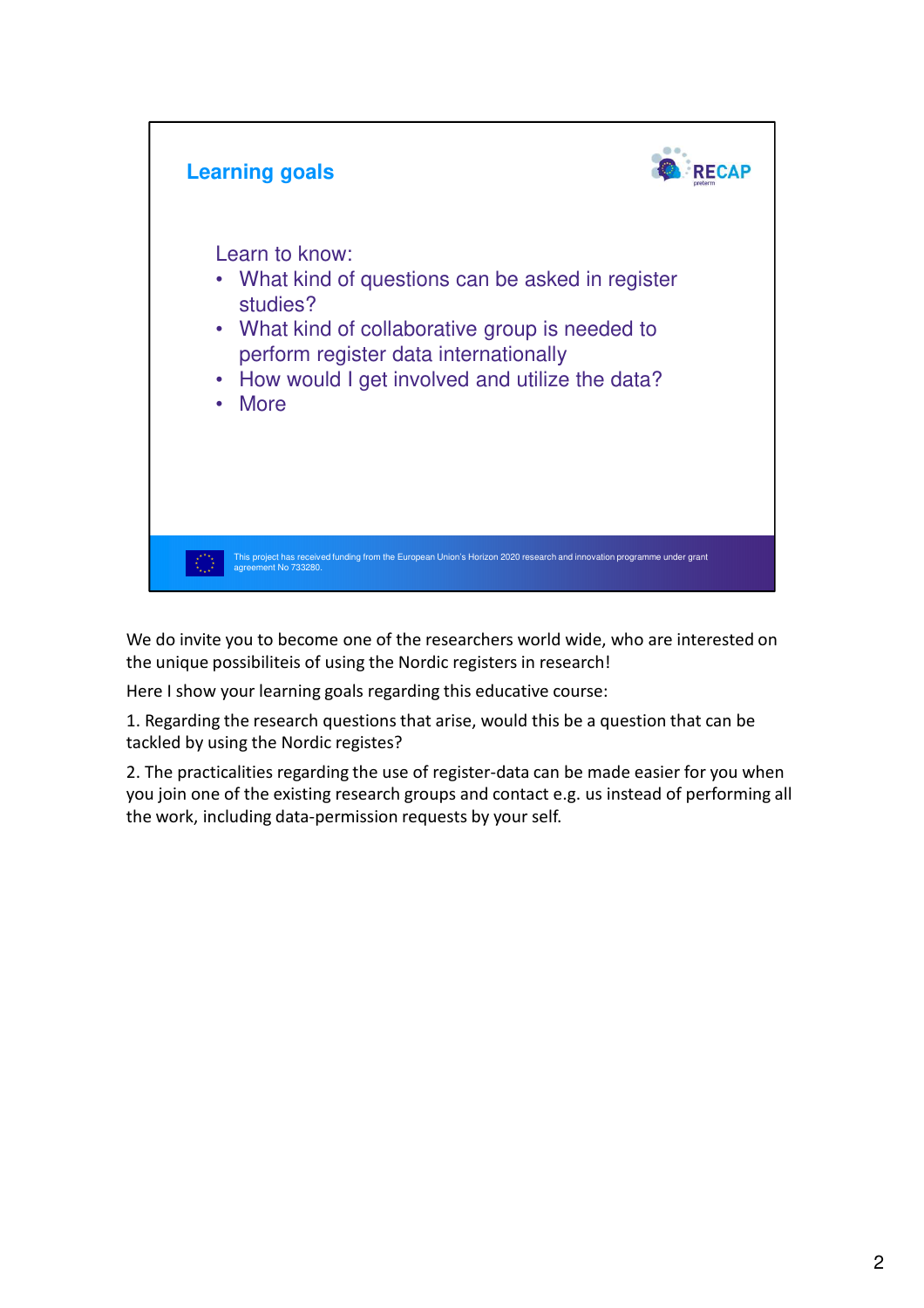

The course consists of PowerPoint presentations and videoclips, and it is about a 10 minutes watch and 10 slides each. I recommend that you watch them all and test your knowledge by replying to the multiple choice question exam available on the main RECAP Summer School site.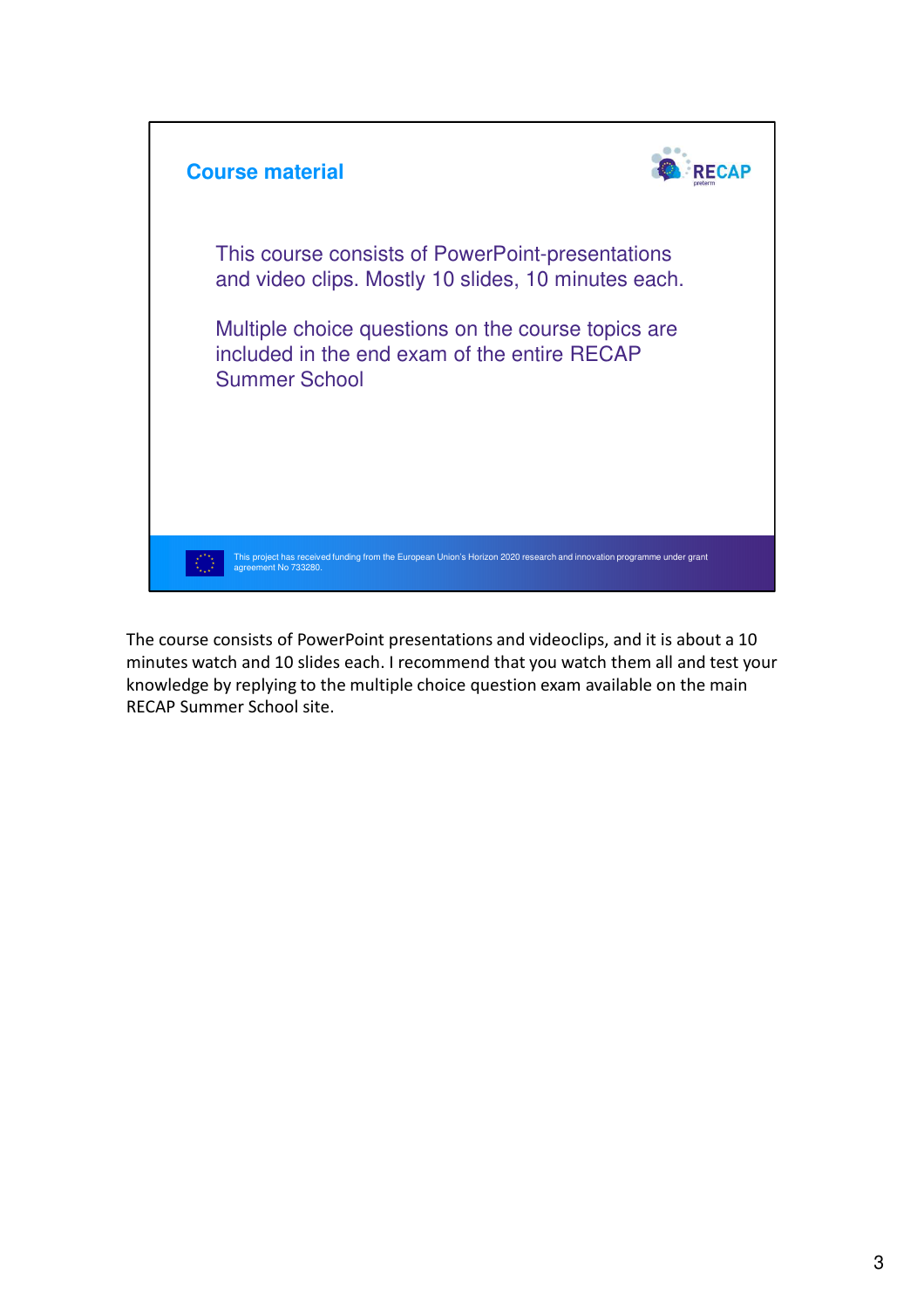

We have a general presentation on the topic and five presentations that cover a specific view point or dig a little bit more deep into a specific detail.

Eero Kajantie and Signe Opdahl are the Pis in the Helsinki and Trondheim research groups and they give their general introduction together.

Register data in the Nordic RECAP partners is a collection of talks from each of the four Nordic countries.

Katriina Heikkilä, from Helsinki, will walk you through how the life long-data in the registers needs to be understood in order to find relevant information on disease diagnoses in the preterm born.

Josephine Funck Bilsteen, from Denmark, tells her story on her own research project, a PhD project that she ran as part of the RECAP project

Anna Pulakka also gives a case example on adding register data on an existing cohort study

Finally, Mika Gissler, also from Helsinki, gives you an insight on the quality and validiity issues on the register data collected in the **medical birth registers and malformation** registers in the Nordic countries